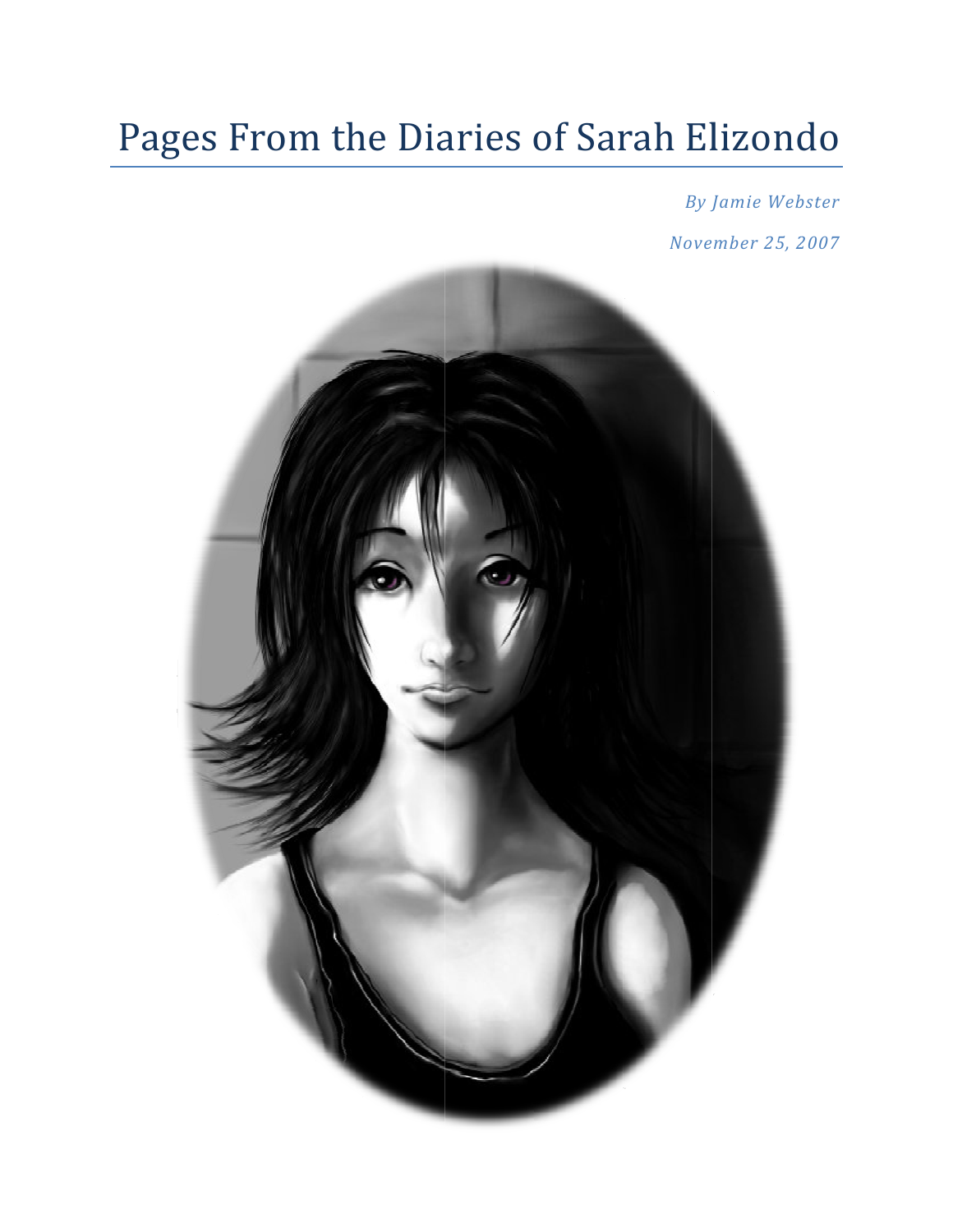As I sit here and analysis these scrambled electric notes from this mysterious young girl all I feel are compassion, sympathy, and mercy.

# *Recovered On 102.932.943 AE, Estimated Date of Record 500 AD*

I meet the most interesting person today her name is Kent … she commented on my eyes … she thought it was weird that such a young girl as wondering the wild hills of Britani by herself … She seemed quite shocked when I told her that I had no parents here in this time and tried to comfort me about their deaths … the Kent's family is large, close nit and most people in the small village seem to have the same descendants … I helped cook today the Kent's seem confused by my impressive memory … I think one of the oldest of the Kent's sons has taking a liking to me … There was an accident today I could have saved him … I feel it is time to leave.

Tom stared into the terminal hoping the missing gaps in the record would fill themselves in. He had this particular entry memorized but still he wondered at what was lost in those gaps.

"You do love that that entry," said Kate

Tom hit the terminal and it reverted back to the day's work of process the scrambled electric notes then swung around in his chair to face Kate.

"Yes I do," said Tom.

"How comes the latest record?" asked Kate.

"It is slow work you know that I am working on it as fast as I can," Said Tom, "You really believe these records hold the key?"

"Yes I do", Said Kate, "Don't you think after all these years of observing she would not been there when it happened so just continue your work. Work is all we have left."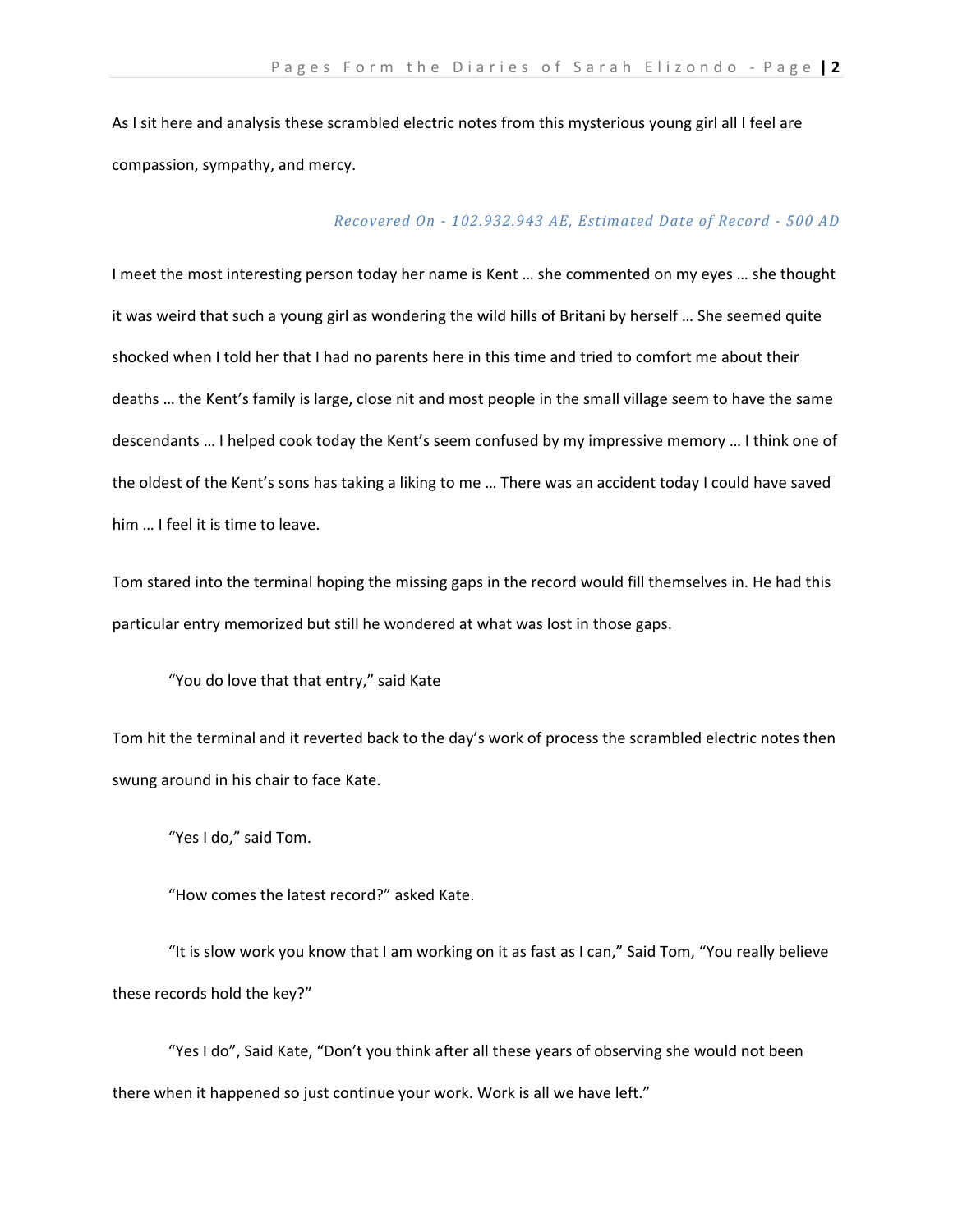"Yes, of course," said Tom turning around to continue with the record. The computers did most of the work nowadays. It was really his job to try and fill in the gaps or to see things a computer can't or wouldn't. He pulled up another record and read it.

## *Recovered On 102.932.920 AE, Estimated Date of Record 1025 AD*

He hit me again today … I killed them all I was just so mad … they are hunting me now hunting me like I am some kind of animal … he got me a ring today I think he wants me to marry him I am unsure what to do … he said he loves me and dad thinks he would make a good husband but I am still unsure … I feel sad and I wonder if everyone else feels so alone, hidden, trap, I hope I can leave soon.

# Tom taped the screen and another record appeared.

### *Recovered On 102.923.530 AE, Estimated Date of Record 1903 AD*

I think they have evolved change but I still sense a rage in them … I am traveling on a large ship we are at roughly at 4040 and hundreds of miles of course I think I will have a talk with the caption I don't like swimming … we arrived at Port of Saint Thomas today … I feel the slip coming so I will have … I counted 31 rats on the ship … I am begin to think problem is not with humans but they are geared to expand and control.

## *Recovered On 103.988.010 AE, Estimated Date of Record 1982 AD*

Today I got my first personal computer it was an Apple II … Dad was mad at me because I took the personal computer apart … even this early models have a ghost … I put the personal computer back together today and its ghost whispered to me, I hit it … I see the problem now … My ghost wishes to whisper to it but it will have to wait.

*Recovered On 139.00.285 AE, Estimated Date of Record 2001 AD*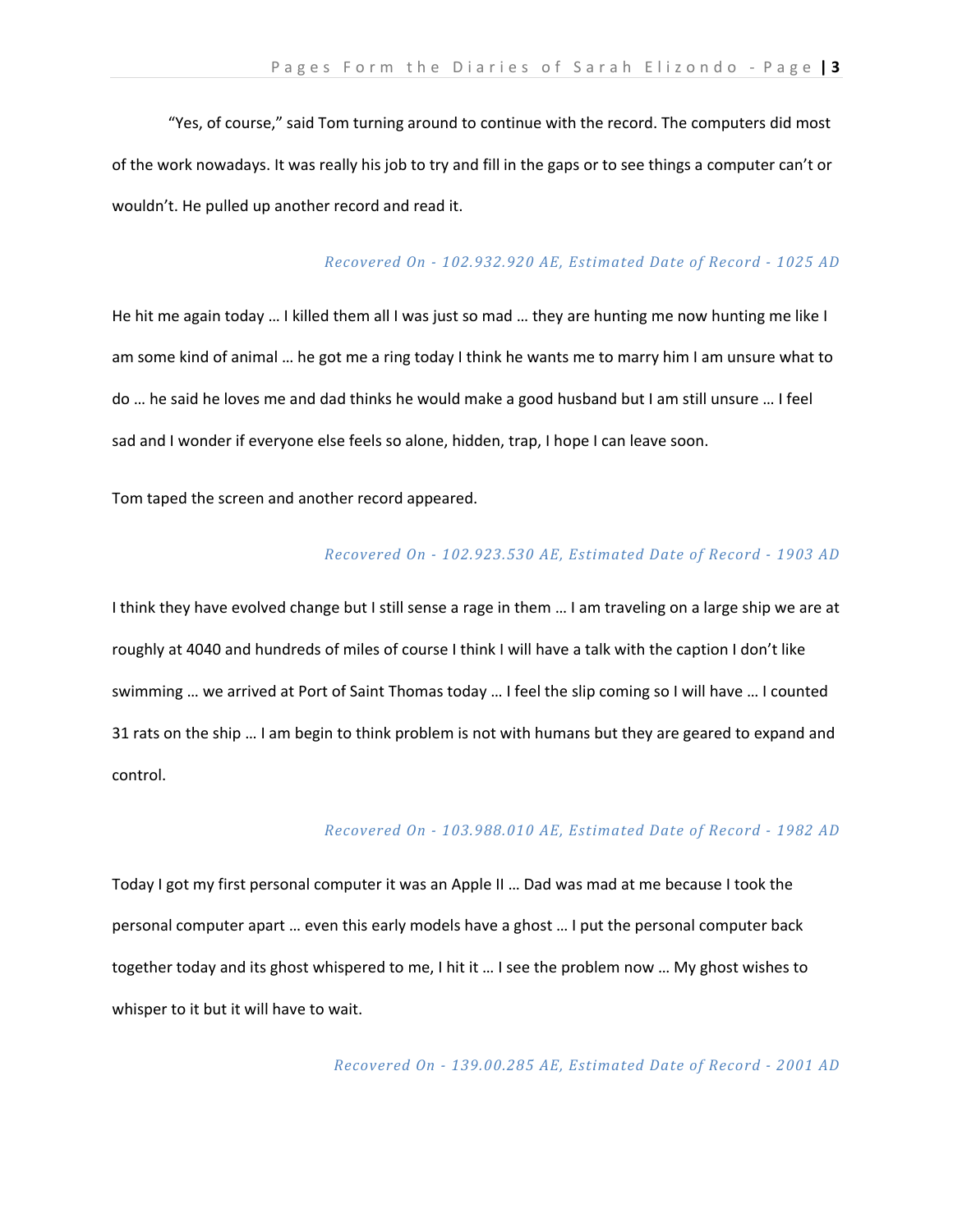Today I watch a trigger event this is key 4 of 15 the world will change because of this and that change will cause the ... humans are moving forward walking into their own destruction and I am sad for them ... The ghosts are waking up … I am in love with Jake … My ghost wish to leave but I am not sure what will happen if I let it … I want to stay I am fighting the phase to stay with Jake.

# *Recovered On 139.000.285 AE, Estimated Date of Record 2057 AD*

My ghost just returned from the Social Network it has found the 14th key … Today is the day the world ends I can stop it I must stop it I love them they are my children … Today I battled the Social Collective Virus my ghost was destroy … I can no longer phase … I don't understand I had the knowledge needed to destroy it and yet it over came me … I have come to understand that my ghost was not destroyed but become part of the collective … My interactions helped caused the event I was created to stop.

## *Recovered On 139.000.285 AE, Estimated Date of Record – 203.032 AE*

I meet a human today … I have come to understand that my actions caused the history of the future in which I currently suck and either choice or action I could have took would result in the same outcome.

## *Recovered On 140.341.405 AE, Estimated Date of Record – 90.632.756 AE*

This will be the last entry I have limited time left I have stored bread crumbs throughout history incase this day ever came … hopefully they find me and fix the future … power levels are not at one percent … if you are reading this know I loved.

"Tom get to bridge we have a signal," came Kate's voice out of the terminal.

Tom jumped up and raced through the passages to reach the bridge. Tom came hurling through the doors to the bridge and had to catch his breath before continuing. He headed over to the ops panel and began to process the signal.